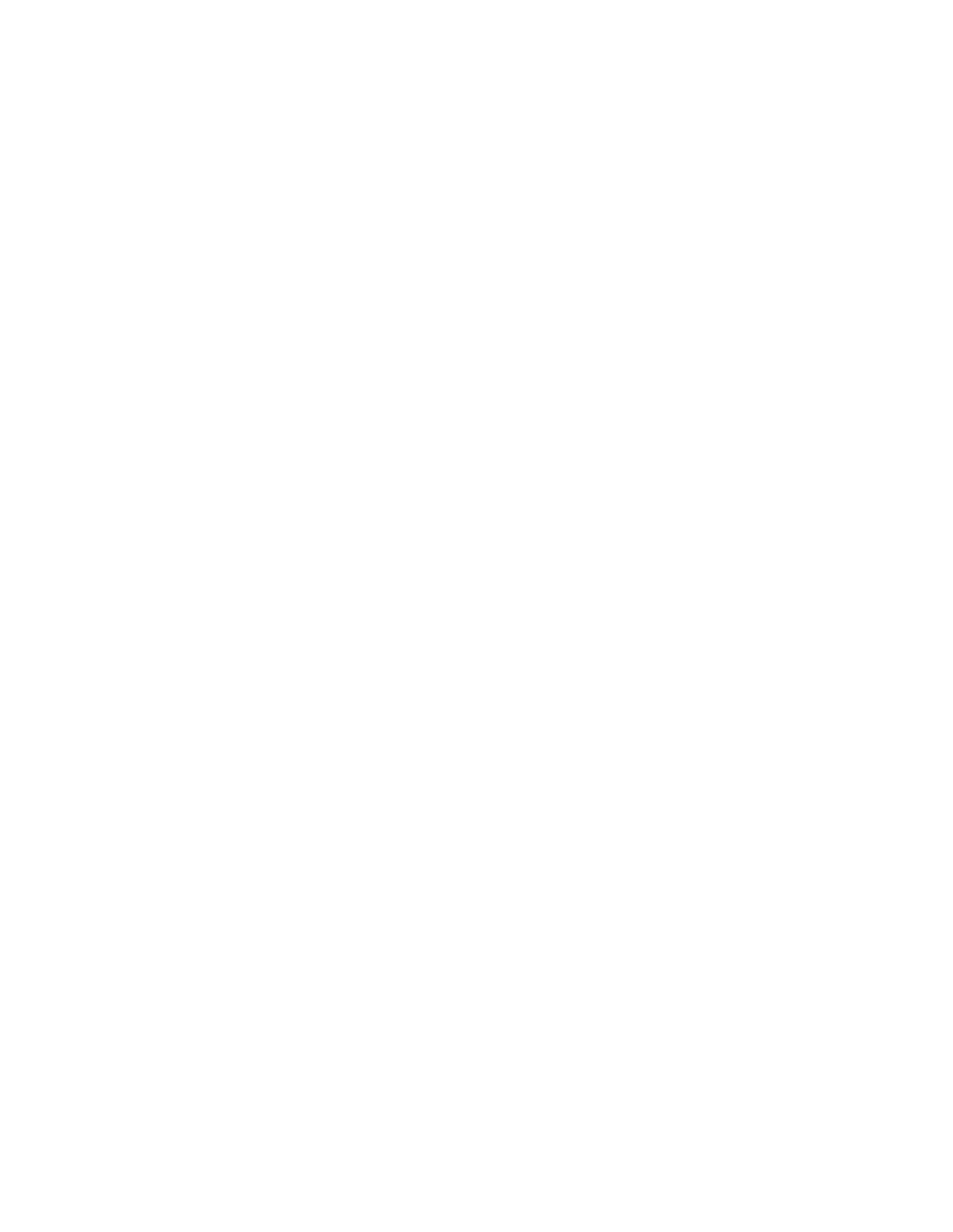# **Girls Uniform Guidelines**

#### **Required:**

- Short or long sleeve polo with logo <rñ: White or light blue Vendor: Dennis Uniform/Flynn O'Hara
- Uniform pants or shorts\* **¤ñ**Navy

Vendor: Any (style and fabric must be comparable to Dennis Uniform/Flynn O'Hara)

- Skirts, skorts, or jumpers\*
	- K-2: Plaid jumper (Peter-Pan collar blouse must be worn with jumper)

K-ñPlaid skort Vendor: Dennis Uniform/Flynn O'Hara





\* Girls have the option of wearing pants/shorts or a skirt/skort/jumper. Jumper is only permitted for K-2 students.

#### **Optional:**

● Navy sweater

K-5: V-neck pullover or cardigan with logo Vendor: Dennis Uniform/Flynn O'Hara

K-5: Navy quarter-zip sweatshirt with logo Vendor: Dennis Uniform/Flynn O'Hara

**Skirts & Jumpers:** The skirt, skort or jumper must be worn at the waist and the hem must touch the top of the knee and should fall to the same length in both the front and the back. To measure a correct length, properly adjust the skirt at the waist, ask your daughter to move around for a few minutes, see where the skirt has landed after movement, and adjust the skirt hem as needed to meet the length requirement. **Girls choosing to wear the skirt or jumper must wear solid black or navy spandex shorts beneath their skirts.** 

**Pants/Shorts must have belt loops and a solid black, brown, or navy belt (at least 3/4" wide) must be worn.** (Kindergarten is exempt from the requirement for belt loops and a belt due to toileting purposes.) No fabric or woven belts are permitted. No jeans, Dickies, cargo pants, oversized pants, super-baggy pants, dungarees, extra pockets, extra zippers, or extra seams will be permitted. Pants/Shorts should not be excessively tight or loose fitting. Pants/Shorts should be worn at the waist and no undergarments may be visible. Pants must reach to the shoe but should not drag on the ground. Shorts should go to just above the knee but not below.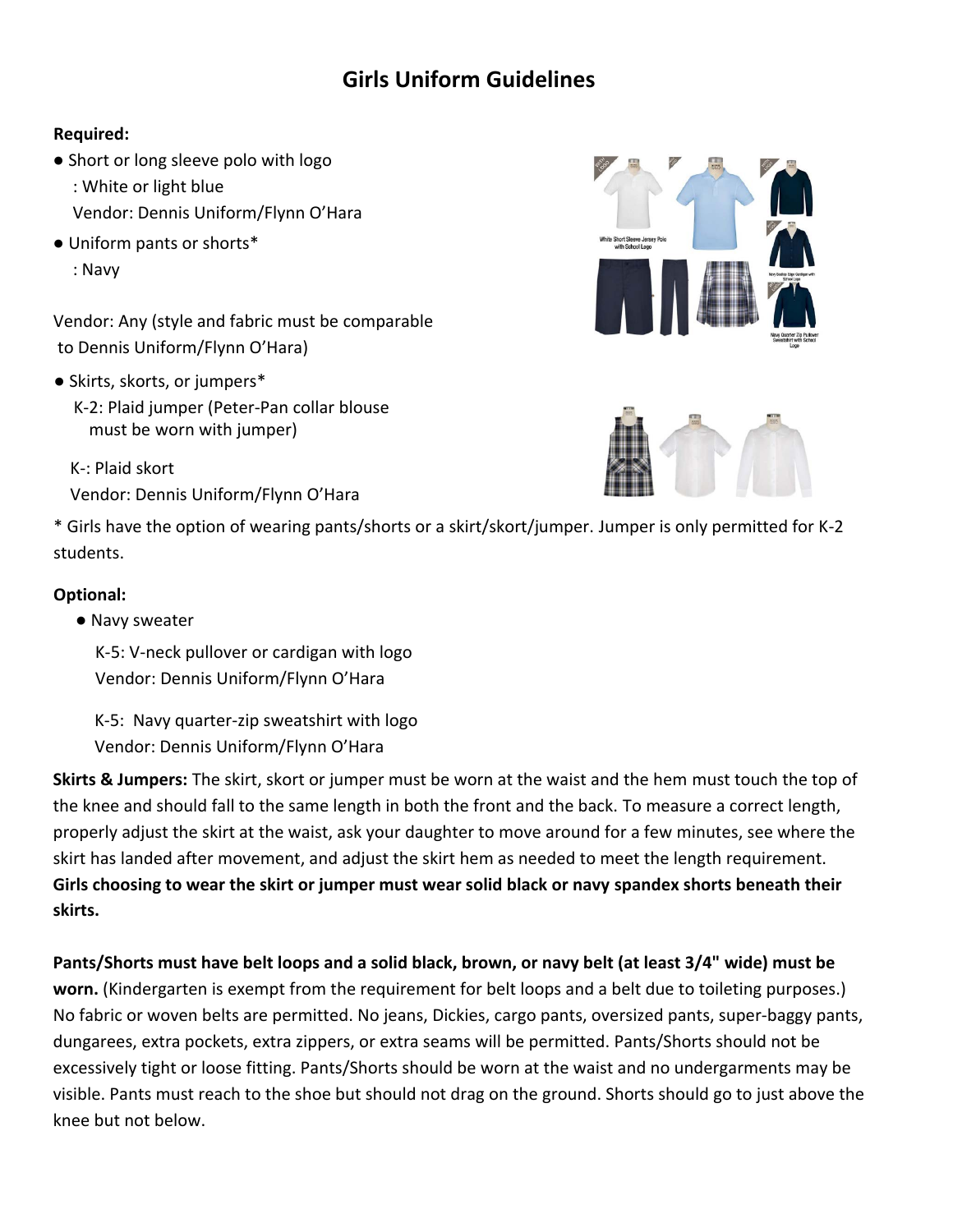# **Footwear Guidelines (All Students)**

**K- students** may wear either Keds School Days shoes (white and navy blue) or any all-white or all-black athletic shoe (no high-tops). Shoes may have laces (which must always be tied) or Velcro closures (K-2 students only). Slip-on and Mary Jane style shoes are not acceptable.

Students must wear solid white, black, or navy socks that are free of logos. Socks must be visible. No-show socks are not permitted. For girls, tights/knitted stockings, knee socks and fold-over socks (including the ruffle ones sold at Dennis/Flynn O'Hara are acceptable). Leggings are not acceptable under the uniform skirt.



### **Backpacks, Lunch Boxes, and Water Bottles**

Backpacks, lunch boxes, and water bottles should be appropriate for school and free of pop culture images or references. Examples of acceptable backpacks:







All students will need a water bottle for school every day. For safety reasons, we ask that water bottles be made of plastic or metal, not glass.

Examples of acceptable water bottles:

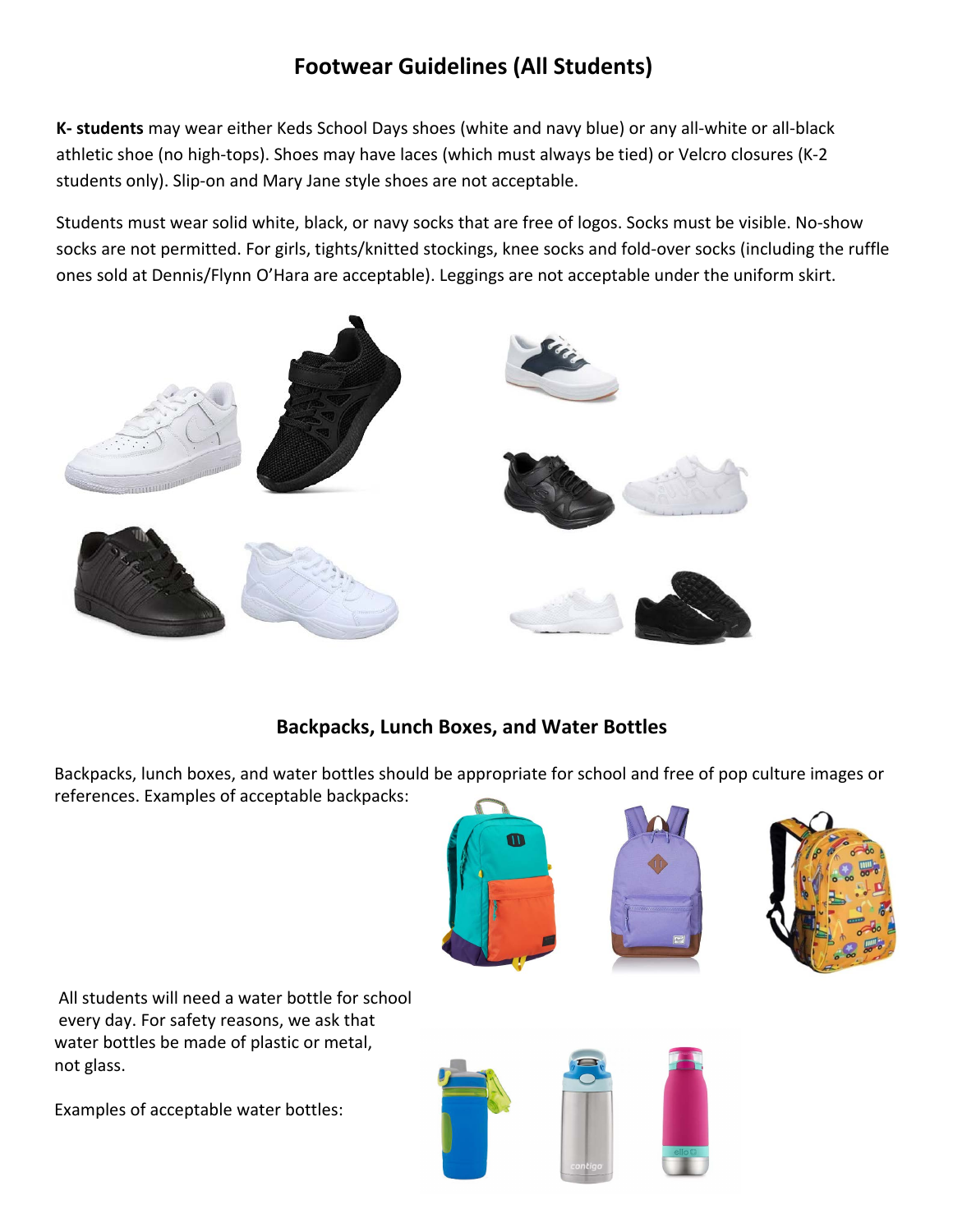### **Hair, Jewelry, Grooming, and Makeup**

**Girls' Hair:** Hair should be neatly combed or styled. Neat small bows, barrettes, headbands, and hair ties are permissible so long as they coordinate with the uniform. Hair must be natural looking and conservative in its color and cut (no bleaching or unnatural streaking/highlighting, no artificial jet- black coloring, and no unnatural colors). Accommodations for religious reasons are permitted.

**Boys' Hair:** Hair should be neatly combed or styled. Hair must be above the top of the shirt collar. Hair should be styled so that it does not fall below the eyebrows or past the midpoint of the ear. Hair must be natural looking and conservative in its color and cut (no bleaching or unnatural streaking/highlighting, no artificial jet-black coloring, and no unnatural colors). Accommodations for religious reasons are permitted.

**Jewelry, K-5:** Girls may wear one pair of short earrings only on the ear lobes. "Short" means that the earrings should not hang more than ½ inch below the ear lobe. Large hoops or other dangling or distracting earrings are not permitted. Loops are not to be larger than the size of a nickel. No body-piercing jewelry except traditionally- located earrings will be permitted. One simple ring on each hand is permitted. One wrist bracelet, one watch (no Smartwatches permitted), and one small necklace are permissible. Only simple, fine-gauged, 16- to 20-inch, silver, or gold chain necklaces (with or without a pendant) are permitted. The following will not be permitted: chokers, beaded necklaces (colored or otherwise), leather necklaces, shells, large or elaborate chain-link, and large or elaborate pendants (larger than an inch in length, width, or diameter). Boys may not wear earrings.

**Grooming**: Hair and nails should be clean and trimmed. Hands and face should be clean. No tattoos, temporary or permanent, are permitted. This prohibition includes pen and ink drawings on the skin.

**Makeup and Nail Polish**: Students in K-5 may not wear makeup. Fingernails may only be painted in light pink, clear, or beige. No shades of red, blue, green, yellow, purple, or black are permissible, nor are glittered, speckled, or patterned nail polish.

#### **Outerwear**

**Inside the academic building**. Official school sweaters as described in the uniform guidelines are the only outerwear allowed to be worn in the school building. The uniform sweaters and quarter-zip sweatshirt may be worn year-round throughout the school day.

**Outside the academic building**. Jackets and sweatshirts (including spirit jackets/hoodies with the GHLS logo) may be worn during recess and outdoor transitions for warmth, but must be free of logos and messages, with the following exceptions: small sports team logos (e.g., Mavericks, TCU) and small brand name logos (e.g., the Ralph Lauren "polo"), provided they do not detract from the academy culture. Hats and sunglasses may only be worn at recess. All outerwear, including hats and sunglasses, must remain in the lockers, backpacks, or cubbies when not in use.